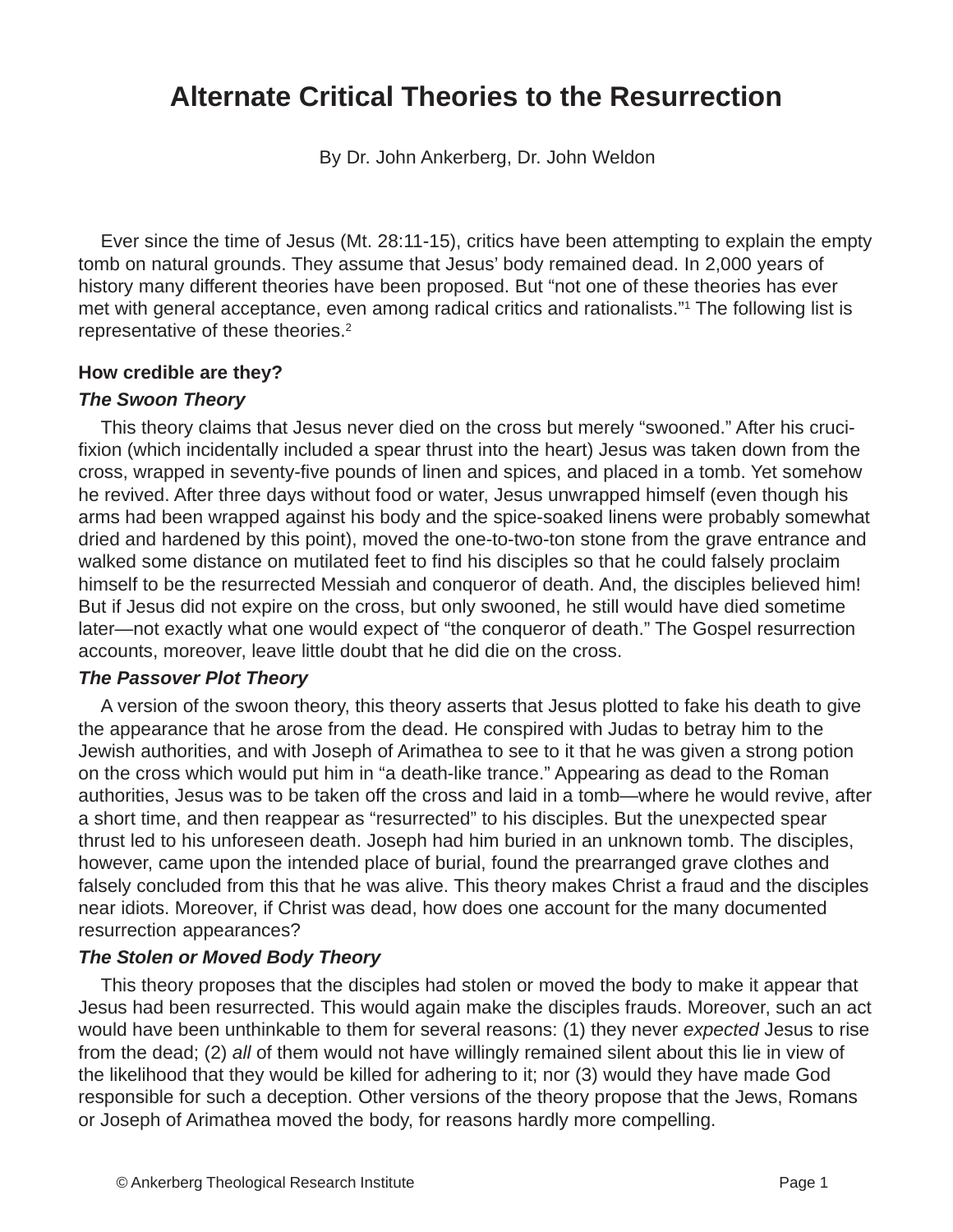# *The Hallucination/Vision Theory*

The hallucination theory asserts that all who had purportedly seen the resurrected Jesus i.e., the twelve disciples, the women, James (Jesus' brother), the crowd of five-hundred people—were strange visionaries or mentally ill. They hallucinated the risen Jesus through neurotic or psychotic visions. But this theory is wrong because all of the known characteristics of hallucination are entirely absent from the Gospel accounts of the encounter of Jesus' followers with the risen Christ.

More generally, the vision theory claims that the resurrected Jesus appeared to his followers through visions in the mind. This theory also does not fit the accounts: for example, what of doubting Thomas who needed physical confirmation and the crowd of five hundred who simultaneously saw the risen Lord? What of Jesus himself who actively encouraged the disciples to touch him physically to prove to them his resurrection (Luke 24:39; John Ch. 21)?

## *The Telegram/Telegraph Theory*

This theory claims that the spiritually ascended Jesus telegraphed images of himself from heaven to the minds of his followers on earth. These images were so graphic that his followers mistakenly thought that they had physically seen the resurrected Jesus in their midst. But what about the empty tomb (the telegram theory also asserts that Jesus' body remained in the tomb)?

## *The Mistaken Identity Theory*

This theory states that the twelve disciples, who virtually lived with Jesus for three years and never expected him to rise from the dead, sometime after Jesus' death came to the conclusion that he would come back to life. They then misidentified a complete stranger as the risen Jesus. But surely they would have quickly recognized their error when conversing with the stranger or at least seeing him close up.

## *The Wrong Tomb/Grave Was Not Visited Theory*

This theory proposes that although Jesus' followers saw where his body was buried, three days later they could not locate the tomb. Subsequently they went to the wrong grave, which was empty, and incorrectly assumed from this that Jesus had been resurrected. There were, however, no resurrection appearances. The disciples concluded that Jesus had risen solely on the basis of an empty tomb—a tomb which they were not certain was the correct one in the first place! This theory, however, places an exceedingly low intelligence quotient on the disciples, one greatly at odds with how the four Gospels present them.

## *The Séance Theory*

This theory asserts that Jesus was "raised" in the same manner that a spirit is "raised" in a séance through ectoplasmic manifestation. It claims this despite the fact that it makes Jesus' followers participants in a séance, a practice their own Scriptures sternly prohibits (cf., e.g., Deut. 18:9-12). It also makes them out to be either liars or deluded for believing that something as ephemeral as an ectoplasmic manifestation was the same thing as a literal, physical resurrection appearance.

## *The Annihilation Theory*

This theory claims that Jesus' body inexplicably disintegrated into nothingness. It has received no support.

## *The "Jesus Never Existed" and Resurrection as Legend Theories*

The first theory proposes that Jesus was a fraudulent invention of the disciples, a legend. It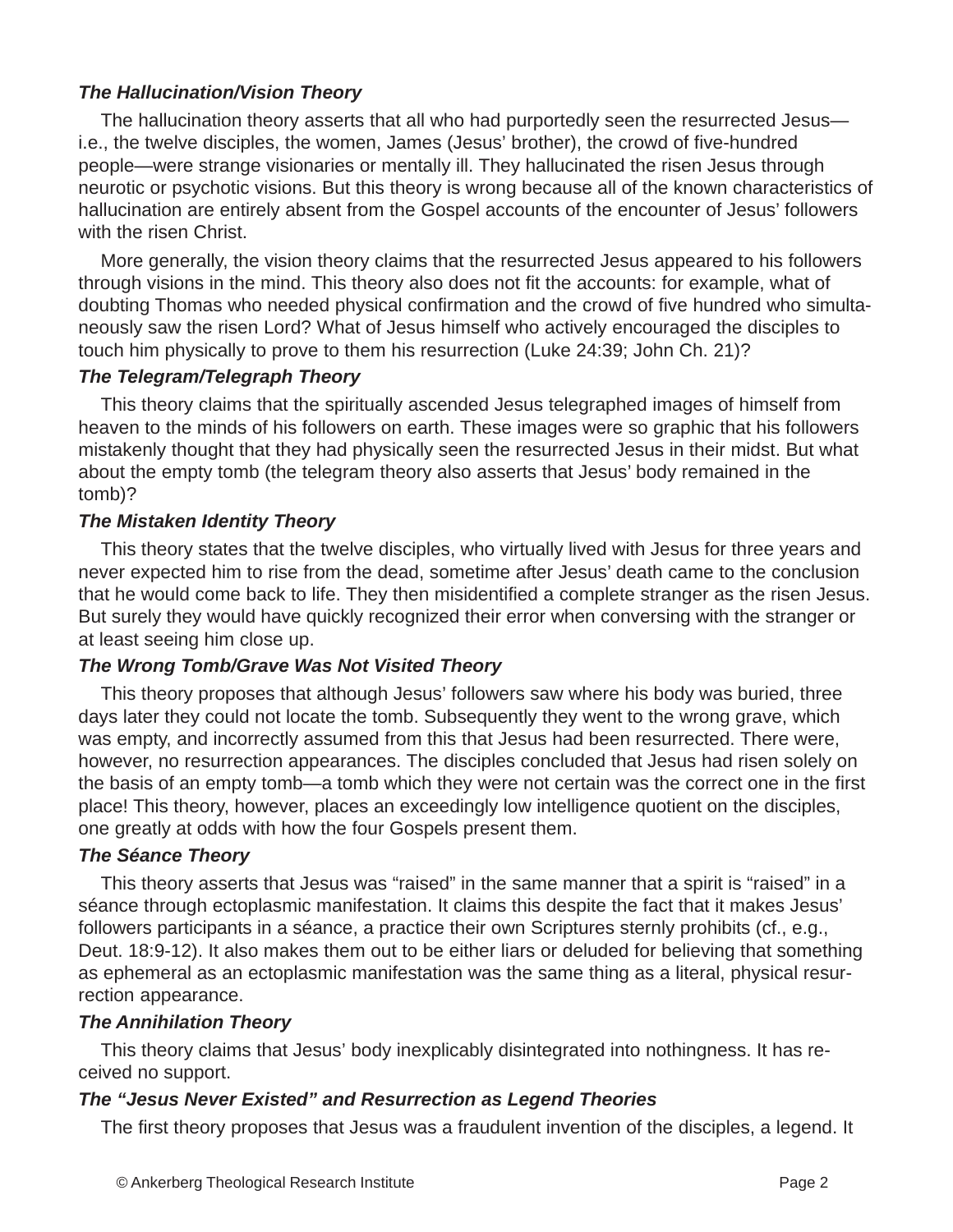too has no support. But a variation of this theory has held more sway and so we discuss it in more detail below. It asserts that the followers of Jesus derived the resurrection story from similar stories of contemporary Greco-Roman mystery cults. It sees the figure Jesus as a historical person, but considers the resurrection as strictly legendary. The dissimilarity, however, between the mystery cults of the first-century and early Christianity is far too great; moreover, the early church consistently opposed such assimilation.

Anyone who takes the time to compare these theories to the four Gospel resurrection accounts quickly discovers that they are highly inferior explanations, grossly conflicting at many points with each other and more importantly with the biblical evidence itself. The fundamental problem for the critic is that he has yet to propose a theory that *reasonably* accounts for all the historical data to the satisfaction of believer and skeptic alike.

Since the time of Christ, *no attempt* to offer conclusive proof against the bodily resurrection has succeeded. This in itself is very significant. Every alternate theory is more difficult to believe than the belief that Jesus physically rose from the dead, a conviction shared by all four Gospel writers and all New Testament teaching on this point. This conviction is most compelling. Summary statements by some leading scholars who have carefully examined the alternate theories is telling in this regard:

- *James Orr:* "None of these theories can stand calm examination…. The objections are but small dust of the balance compared with the strength of the evidence for the fact."3
- *James F. Babcock:* "These and other chimerical explanations which have been proposed through the centuries do even less justice to the evidence than [does] the straightforward historical interpretation itself."4
- *George Hanson:* "The simple faith of the Christian who believes in the resurrection is nothing compared to the credulity of the skeptic who will accept the wildest and most improbable romances rather than admit the plain witness of historical certainties. The difficulties of belief may be great; the absurdities of unbelief are greater."5
- *Wilbur M. Smith:* "Of the several attempts to explain rationalistically the empty tomb… it need only be said that none is inherently credible or has commanded general respect."6
- *William Lane Craig*: "We have seen that the history of the debate over the resurrection of Jesus has produced several dead ends in the attempt to explain away the evidence of the resurrection. The conspiracy theory, the apparent death theory, the wrong tomb theory, and their variations have all proved inadequate as plausible alternative explanations for the resurrection."7
- *John Warwick Montgomery:* "The 'swoon theory' is typical of all such arguments: they are infinitely more improbable than the resurrection itself, and they fly squarely in the face of the documentary evidence."8
- *Bernard Ramm:* "It has become evident that if certain minimal historical facts be granted, the logic of the believer in the resurrection is impossible to parry. For this reason practically all of the older efforts to explain away the resurrection by recourse to the swoon theory, wronggrave theory, telegraph theory, stolen body theory, etc., are beside the point, abortive; therefore we will not spend any time rehashing these theories so ably refuted in the other good evangelical literature."9
- *John Lilly:* "All of these attacks have been triumphantly repulsed, their futility demonstrated. The field of biblical criticism resembles a vast graveyard filled with the skeletons of discarded theories devised by highly imaginative skeptics…. One might think that so many repeated failures.... would lead the opposition to abandon their efforts, but not so. They continue un-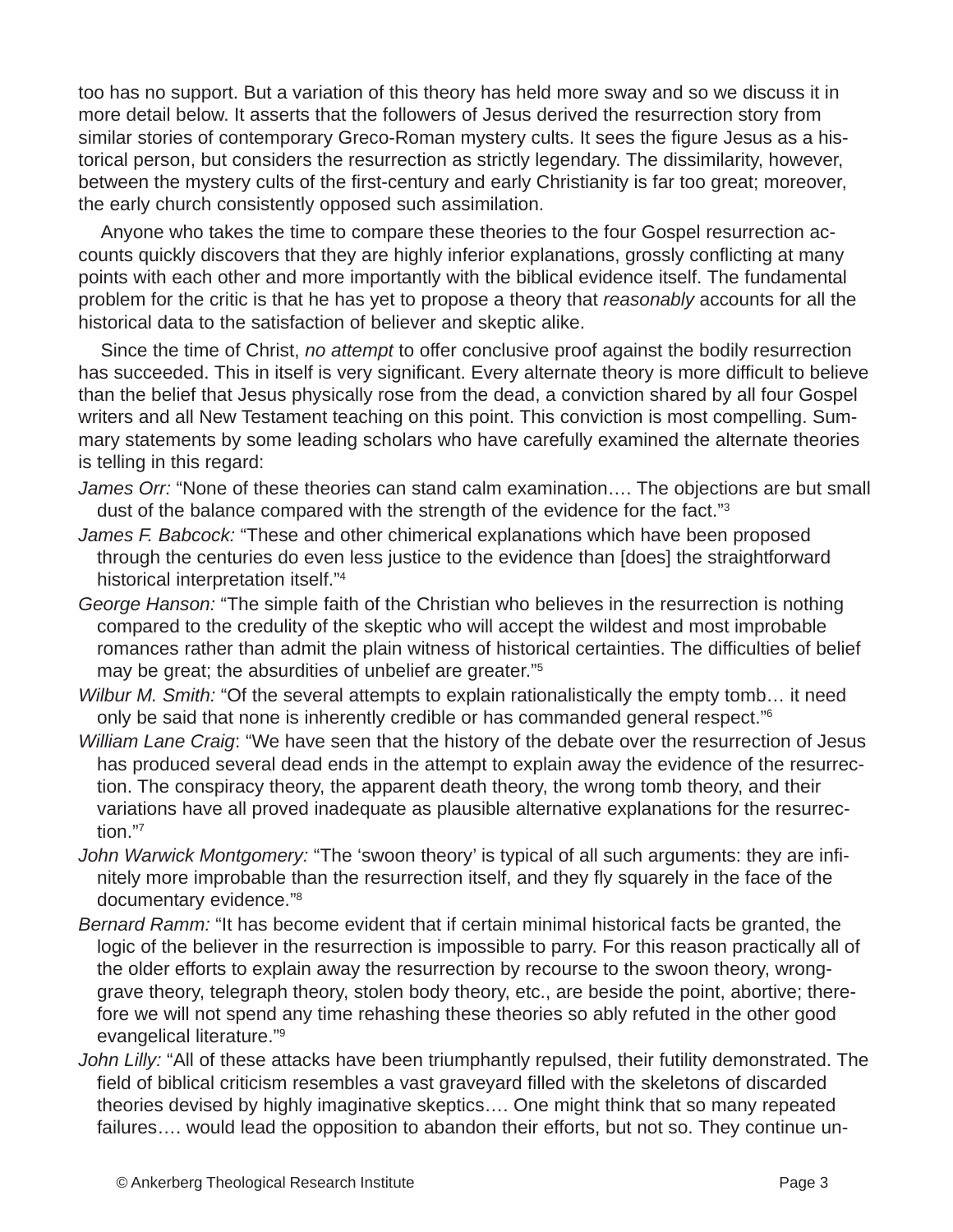abated, and men are still wracking their brains, working their imaginations overtime, and parading a vast amount of erudition and ingenuity in their, to us, futile attempts to destroy the impregnable rock of historical evidence on which the Christian faith in the Resurrection stands proud and unshaken."10

That so many millions of people today continue to believe that the resurrection took place, after nearly two-thousand years of critical scrutiny by some of the world's most brilliant minds, is really rather remarkable if it never happened. Modern skeptics face the same problems that skeptics at the time of Jesus faced: the empty tomb and the resurrection appearances. No one then could disprove the empty tomb or explain away the resurrection appearances, and no one today can do it. As Wilbur Smith asserts, "The closest, most critical examination of these narratives throughout the ages never has destroyed and never can destroy their powerful testimony to the truth that Christ did rise from the dead on the third day, and was seen by many."<sup>11</sup>

In effect, to maintain, in the first century, that the resurrection never happened would almost be the modern equivalent of maintaining that men have never traveled to the moon: too much evidence exists for a reasonable person to deny the event. Most critics deny the resurrection because of an anti-supernatural bias against miracles, not because of inferior evidence.

As Wilbur Smith asserts, both the empty grave and the resurrection appearances provide "a mass of evidence that can never be destroyed with any of the laws of literary criticism or of logic known to man. They have, consequently, stood the fiercest opposition, investigation, and criticism of at least eighteen successive centuries."12 Indeed, it is hard to know which is the more amazing—the alternate theories themselves or the fact that they continue to be put forth by otherwise intelligent men. As the apostle Peter confesses: "We did *not* follow cleverly devised tales when we made known to you the power and coming of our Lord Jesus Christ, but we were eyewitnesses of his majesty" (2 Pet. 1:16).

It is not just that these theories are improbable, it is that they are, in the end, impossible. Not only is there no literary or historical evidence in their support, the historical facts themselves refute any and every critical theory ever proposed. These facts are accepted by the majority of scholars, Christian or skeptical:

- 1) Jesus died by crucifixion.
- 2) Jesus was buried in an easily accessible public tomb.
- 3) The death of Christ caused His followers to lose all hope in His Messianic claims.
- 4) The tomb was empty.
- 5) The disciples had genuine experiences which they were convinced were literal appearances of the risen Christ.
- 6) The disciples down to a man were radically transformed from skeptics and doubters to bold proclaimers of Christ's resurrection.
- 7) Eleven of the twelve apostles suffered martyrs' deaths for their convictions.
- 8) The resurrection message was absolutely central to the early preaching of the Church.
- 9) The resurrection message was central to the entire New Testament.
- 10) The resurrection was first proclaimed in the very environment most hostile to it, Jerusalem. Even there, those motivated to disprove the resurrection could not do so.
- 11) The Church exists only because of the disciples' conviction that the resurrection occurred.
- 12) The Sabbath Day was changed to Sunday.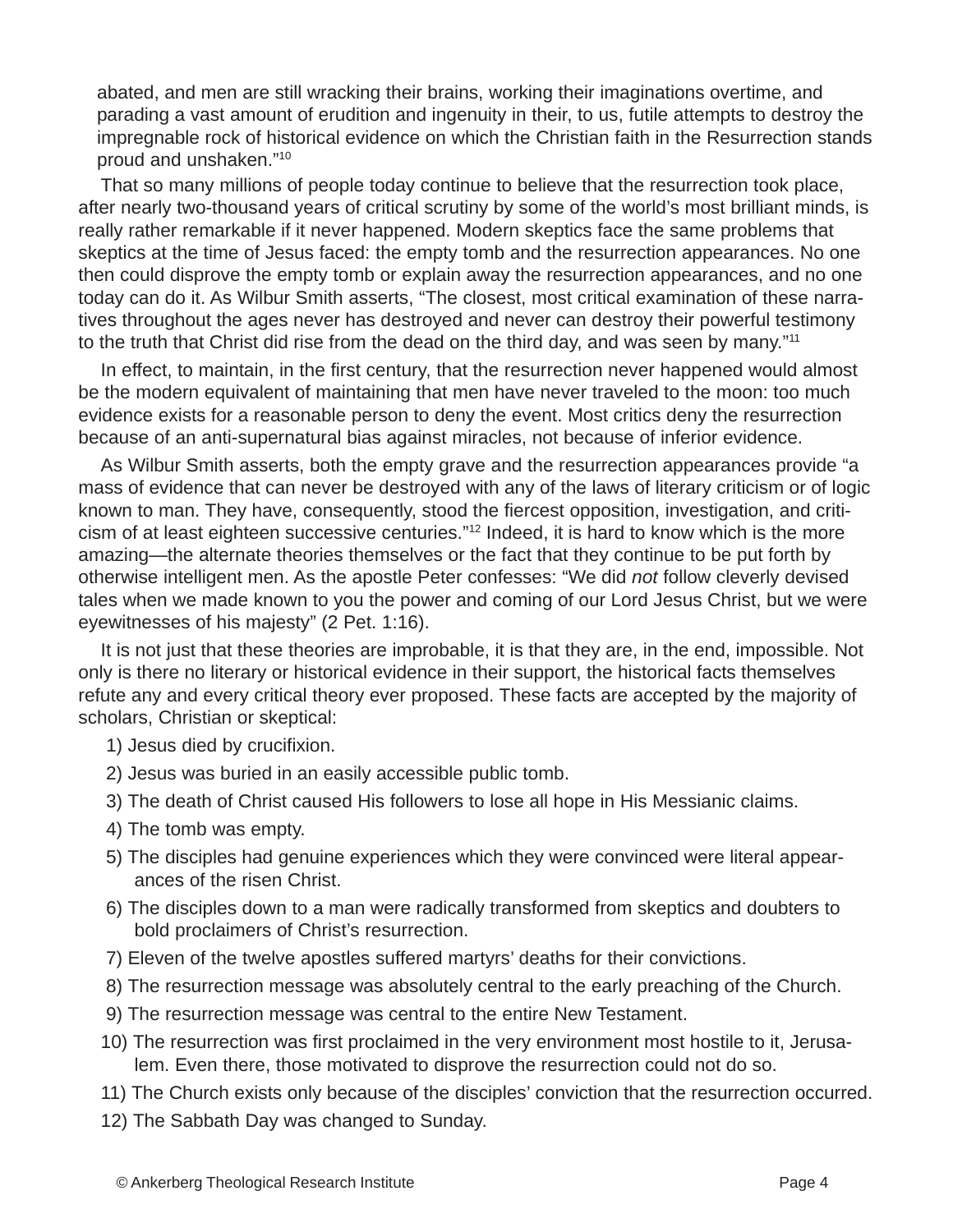13) James, Paul and many other skeptics were convinced on the basis of historical evidence.

Finally, regarding method, the deathblow to these theories is that collectively each of them refutes something of the others until nothing is left: e.g., theory A, in proposing explanation B, discredits theory C, and so on. They all collapse for the simple reason that although each critical theory rejects part of the Gospel testimony, each also accepts and independently establishes the truth of another part of the Gospel testimony. The accepted evidence of one theory refutes the substance of some of the others. Taken together, all the critical theories of the nineteenth and twentieth centuries establish *both* the reliability of the New Testament as well as the unreliability of the alternate critical theories themselves. As Dr. Gary Habermas observes,

One interesting illustration of this failure of the naturalistic theories is that they were disproven by the nineteenth-century older liberals themselves, [the very ones] by whom these theories were popularized. These scholars refuted each other's theories, leaving no viable naturalistic hypotheses…. Although nineteenth-century liberals decimated each other's views individually, twentieth-century critical scholars have generally rejected naturalistic theories as a whole, judging that they are incapable of explaining the known data…. That even such critical scholars have rejected these naturalistic theories is a significant epitaph for the failure of these views.<sup>13</sup>

In the end, facts will always win because facts, unlike mere opinion, cannot be changed or disproven. The twentieth-century theories proposed to explain away the resurrection are no better and suffer the same fate as their nineteenth-century counterparts.

Theologically, the severest criticism of these theories is that they make God responsible for a lie. The undisputed teaching of the Gospel accounts and of the New Testament itself is that God raised Jesus bodily from the dead. But according to these theories, Jesus' body never left the tomb. Therefore, for the twelve disciples, all of whom were Jewish, to make God responsible for a work he *clearly* did not do would have been unthinkable.

## **Summary of Evidences for the Resurrection**

- 1. Messianic prophecy concerning the resurrection.
- 2. Jesus' many predictions of His death and resurrection three days later.
- 3. The fact of Jesus' death.
- 4. The placing of the Roman guard and Roman seal at the tomb.

5. The disciples' radically changed behavior in light of their depressed mental condition, disbelief in the resurrection and skepticism toward it upon hearing the first reports of the resurrection.

6. The fact of the empty tomb, acknowledged by all, when nothing would have stamped out Christianity more quickly than producing the body of Jesus, coupled with the fact of great motive and means for those opposed to Christianity to do so.

7. The 12 recorded, diverse yet consistent, resurrection appearances, including to some 500 people at one time, most of whom survived for many years and could still be questioned regarding what they saw.

8. The founding and very existence of the Christian church; its rapid, phenomenal, continued growth; its boldness and power, particularly in light of the great difficulties and persecutions it encountered. The sheer impossibility of explaining the emergence of Christianity in Jerusalem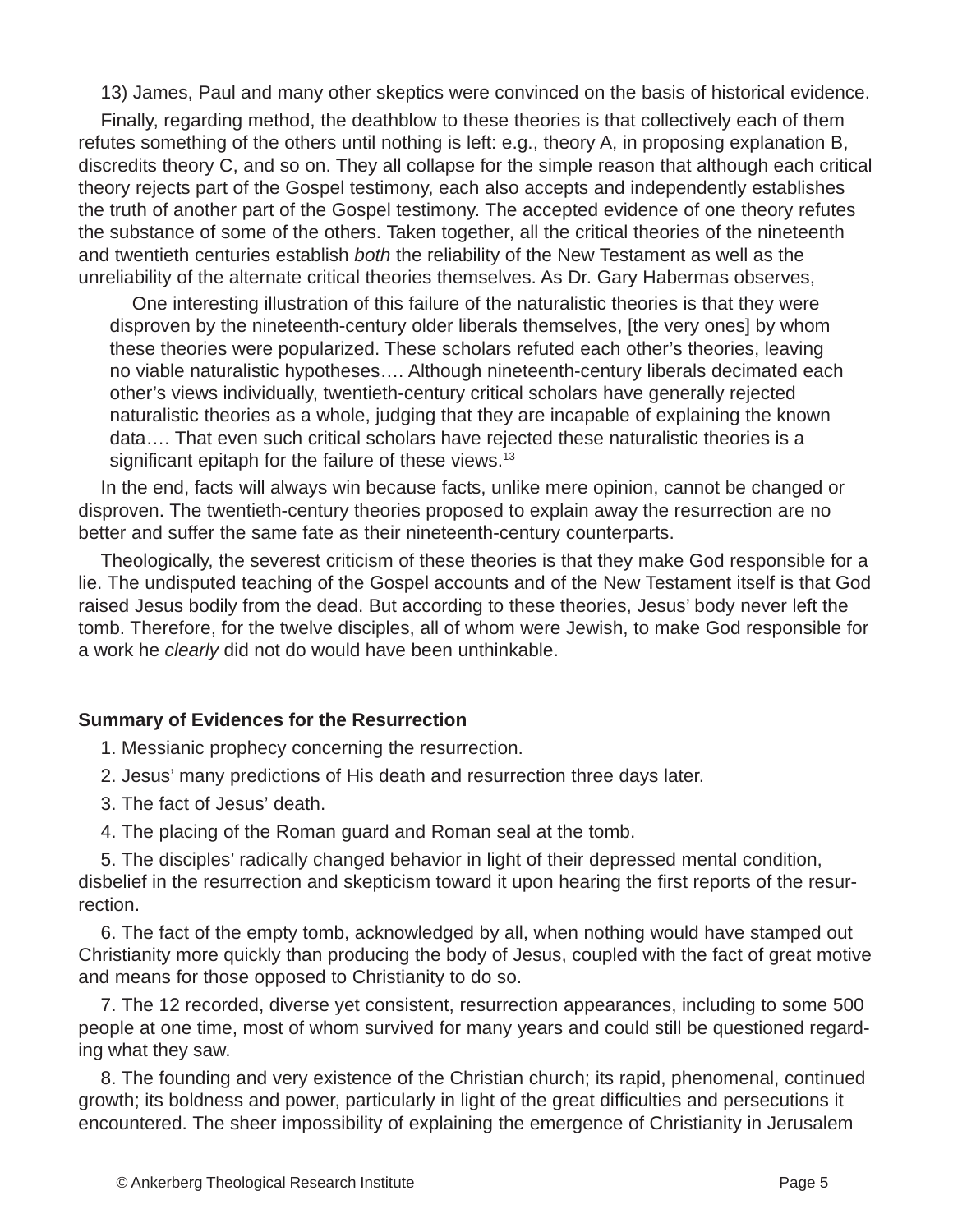itself, the center of greatest opposition to the faith.

9. The conversion of Saul and others most adamantly opposed to the new faith (e.g., members of the Sanhedrin).

10. The conversion of skeptics at the time (e.g., Jesus' own brother, James, and doubting Thomas).

11. The absolute centrality of the resurrection to all New Testament preaching, theology and missions, without which these make no sense at all.

12. The martyrdom of 11 of the 12 original apostles in light of their "heretical" belief that Jesus was God.

13. The inexplicability of the changed Sabbath, from Saturday to Sunday.

14. The existence of the Christian sacraments of baptism and the Lord's Supper, both integrally related to the resurrection.

15. The harmony and independent (eyewitness) nature of the Gospel accounts' testimony to the resurrection; their lack of contradiction or evidence of collusion.

16. The existence of the New Testament.

17. The changed lives of millions of Christians throughout history, all of whom claim to have experienced and to *know* the resurrected Jesus.

18. The conversion to faith of those attempting to *disprove* the resurrection, offering a consistent positive testimony throughout 2,000 years.

19. The admittance by all—secular historians, skeptics and rationalists, of a minimum number of historical facts which make any other theory than the resurrection all the more difficult to believe.14

20. The inability of nineteenth century rationalistic bias against the miraculous to make its case.

21. The inability of twentieth century skepticism against the resurrection to make its case.

22. The critics' own confessed uncertainties regarding the feasibility of their theories. The failure and final disproof of all alternate theories to explain away the Resurrection.

23. The positive testimony of those professionally trained to weigh and sift evidence such as lawyers and many of the most brilliant and able minds in philosophy, history, science, literature, etc. Indeed,

One of the tasks of history writing is to identify the causes of events, and one of the marks of good historians is that they show themselves aware of what constitutes a cause, or set of causes, commensurate with what actually happened. What happened here is that Christianity actually started with the Resurrection. This is the great fact...by which the adequacy of any view about Jesus' rising must finally be judged.<sup>15</sup>

24. The testimony of the angels at the tomb.

25. The *cumulative* weight of nos. 1-24.

# **Notes:**

1 Wilbur M. Smith, *Supernaturalness of Christ* (Grand Rapids, MI: Baker, 1974, rpt.), p. 220.

2 For more thorough descriptions and criticisms of these positions, see Frank Morison, *Who Moved the Stone?* (Downers Grove: IVP, 1969), pp. 88-103; W. M. Smith, *Therefore Stand* (Grand Rapids: Baker, 1972), pp. 359- 437; G. E. Ladd, *I Believe in the Resurrection of Jesus* (Grand Rapids: Eerdmans, 1975), pp. 132-42; Josh